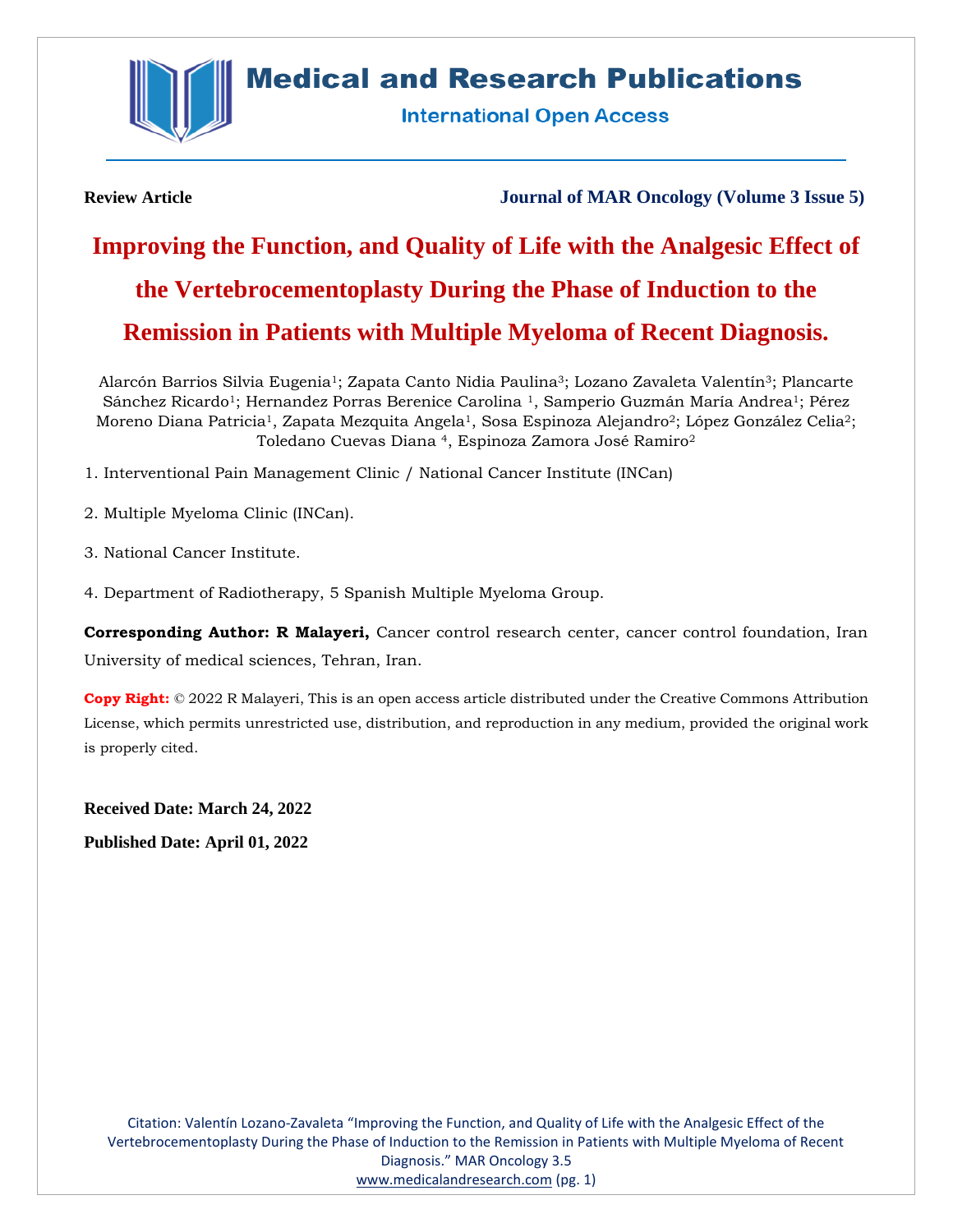#### **Introduction**

Multiple myeloma (MM) is a disorder of plasma cells, which is characterized by bone marrow infiltration with clonal plasma cells, with the consequent production of monoclonal immunoglobulin (paraprotein) and organic damage translated as evidence lytic lesions in the bones , Renal failure, hypercalcemia and anemia. The diagnosis is based on the combination of clinical, cellular, imaging and laboratory features. Although clinical manifestations to establish the diagnosis of MM are not as necessary today.

Normal plasma cells produce immunoglobulins that have the function of antibodies that help the body fight infection and disease. As the number of multiple myeloma cells increases clonally, more immunoglobulins or monoclonal protein or M component are produced reciprocally and abnormally. Multiple myeloma cells damage and weaken bone tissue. Its annual incidence is 6/100000 in the western countries, making it the second most frequent malignant neoplasm of hematology after non-Hodgkin's lymphomas. In 2010, 20,180 new cases per year were estimated in the United States and 10,650 deaths per year. It is more frequent in men with a high incidence in black race. The average age of presentation is 62 years. Bone disease occurs in approximately 80% of patients with a recent diagnosis of MM, and in 70% of cases, bone pain is the first symptom to be reported at the onset of the disease.

Pathologic fractures, lytic lesions and osteoporosis in general, are skeletal related events, which also include the need for radiation therapy or surgery in bone tissue, are highly disabling and can seriously impair the quality of life of patients and reduce their Survival.

The mechanism that causes bone disease in multiple myeloma is based on the fact that neoplastic plasma cells, either directly or indirectly through their interaction with bone marrow stromal cells, induce an alteration in the mechanisms of Bone remodeling, as demonstrated by in vitro culture experiments, promotes bone resorption (increased osteoclast activity) and bone formation is inhibited (reduced osteoblast activity).

Vertebral injuries of all types (put types with their ref) are seen very frequently in patients with multiple myeloma. It is estimated that more than 60% of bone lesions occur in patients with MM involving the spine, and is equated with metastatic bone disease, which is observed in 90% for metastatic prostate cancer, 75% in Breast cancer, and 45% in lung cancer.

Patients with MM present with bone pain in the back or costal region. 80% of patients with a recent diagnosis of MM have osteolytic bone lesions documented by any type of cabinet imaging (type and reference). As a consequence of osteolysis, hypercalcemia and can be observed with or without fracture in the affected bone. Bone loss in MM may not always be clinically observable, as approximately 50% of bone must be reabsorbed and reflected in radiological changes (false neg reference). As a result of bone loss, vertebral fractures are common (55% -70%) in MM. Vertebral fractures can occur in patients with treated and untreated active diseases, as well as in patients with confirmed biopsy remission9.

Citation: Valentín Lozano-Zavaleta "Improving the Function, and Quality of Life with the Analgesic Effect of the Vertebrocementoplasty During the Phase of Induction to the Remission in Patients with Multiple Myeloma of Recent Diagnosis." MAR Oncology 3.5 [www.medicalandresearch.com](http://www.medicalandresearch.com/) (pg. 2)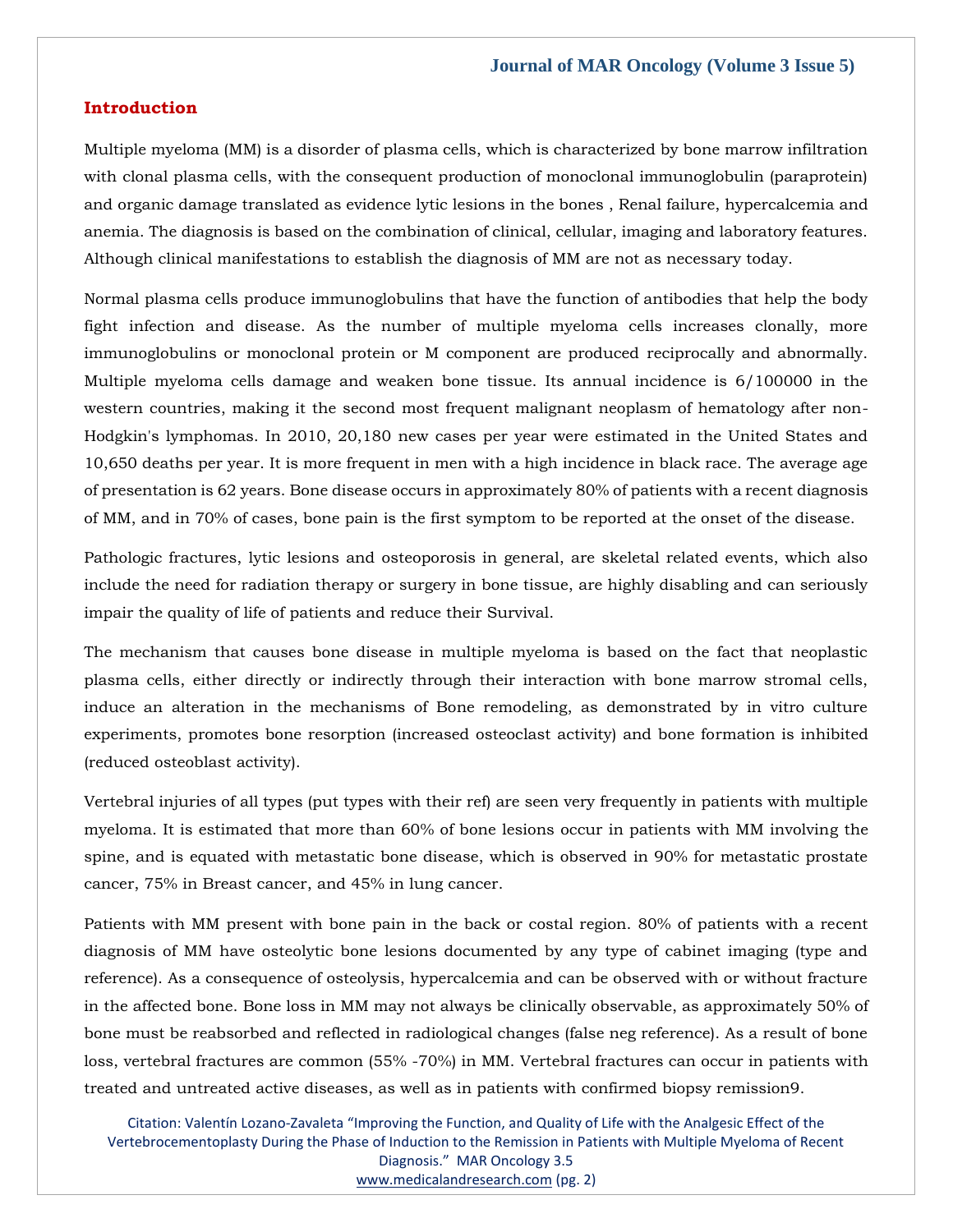On the other hand, the vertebral column is the site where the presence of bone plasmocitoma is most frequently observed, which also produces bone affection with deformity or fractures by crushing vertebral bodies. The average incidence is 50% compared to 12% for the pelvis and 9% of the ribs. The dorsal and lumbar regions are affected more frequently, while the cervical spine is rarely involved.

There are three neoplastic lesions of the vertebral body that are amenable to treatment by percutaneous vertebroplasty: aggressive vertebral hemangioma, metastases, lytic lesions and / or plasmacytomas in multiple myeloma5,8. Metastases and myeloma are the tumoral lesions that most often affect the spine.

Vertebral compression fractures are very common in the elderly population. Percutaneous vertebroplasty has been used more frequently to treat painful vertebral fractures, caused by both degenerative changes and metastatic lesions, despite their controversy over usefulness over the years. Although there are currently no precise and specific statistics on patients with multiple myeloma undergoing this procedure, we observed that these patients

#### **Vertebrocementoplasty**

Percutaneous vertebroplasty (PVP) is a minimally invasive radiological method for the treatment of spinal pain, related to osteoporotic vertebral compression, fractures, vertebral metastases, myeloma and aggressive hemangioma. The technique was developed in France after the treatment of a patient with an aggressive hemangioma with epidural extension in C2 in 1984. The outcome of the treatment was C2 and complete pain relief reinforcement. Indications for PVP were later extended to patients with vertebral compression fractures due to osteoporosis and metastases. PVP has been informed that an effective and safe procedure in the last 15 years.

Vertebroplasty could be performed as a complement to radiotherapy to provide immediate pain relief and stabilization. It has been suggested that PV can be performed in patients in whom surgery is contraindicated in order to prevent further collapse of the vertebral body and improve pain relief.

The effectiveness of this treatment in pain control, biomechanical stability of the spine and therefore the increase in life expectancy worldwide reaches between 80 and 90% 12

#### **Bone Cement**

The polymethyl methacrylate requires high temperatures for its polymerization. The carbonaceous bone cement of hydroxyapatite has very compatible properties and fabrics. Calcium phosphate cement is a good substitute that has bone conduction and biocompatibility.

The high-viscosity and radio-opaque cement resulting from the combination of a powder composed of a copolymer of methyl methacrylate, barium sulfate and benzoyl peroxide with a liquid composed mainly

Citation: Valentín Lozano-Zavaleta "Improving the Function, and Quality of Life with the Analgesic Effect of the Vertebrocementoplasty During the Phase of Induction to the Remission in Patients with Multiple Myeloma of Recent Diagnosis." MAR Oncology 3.5 [www.medicalandresearch.com](http://www.medicalandresearch.com/) (pg. 3)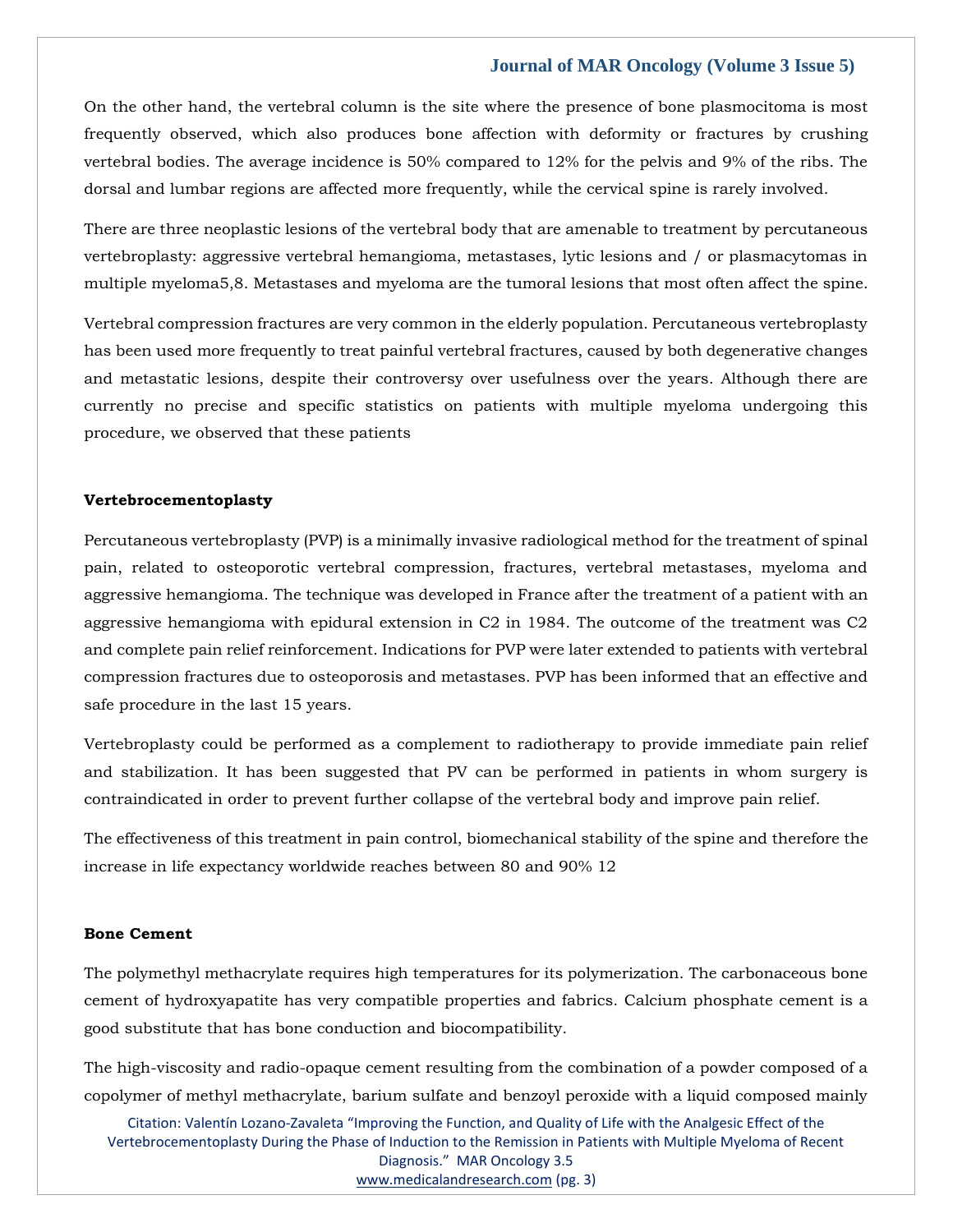of a methyl methacrylate monomer. When polymerized, the cement hardens causing an exothermic reaction. Deramond et al. Appreciated, in vitro, that this thermal elevation does not cause Neurological damage. It should be noted that the liquid component is a potent lipid solvent and may cause contact dermatitis. The polymerization time of the cement can be delayed by cooling its components before use and keeping the cement in an ice bath 19.

#### **Functional Scales**

The use of measures of functional capacity was introduced in oncology in the late 1940s to evaluate both the possibility of chemotherapy treatment and the consequences of this on patients. The predictive power of survival of the Karnofsky Functional Scale was recognized, thanks to different studies to verify its validity and viability.

#### **Karnofsky Performance Status Scale**

Introduced in the scientific literature in 1948 and since then it has become one of the most used (Adams, Britt, Godding et al., 1995). It represents a standardized tool used in the field of oncology, initially developed to measure the functional status or abilities (mainly physical) of people with cancer to perform their daily activities (National Cancer Institute, 2007). This scale is a method to estimate the functional status of the patient and a measure of progression and outcome of the disease.

#### **Barthel Index**

The Barthel Index was first used in the chronically ill hospitals of Maryland in 1955. One of the objectives was to obtain a measure of the functional capacity of chronic patients, especially those with neuromuscular and musculoskeletal disorders. The greatest need was to find a useful tool to periodically assess the evolution of these patients in rehabilitation programs.

It is a generic measure that assesses the level of independence of the patient with respect to the accomplishment of some basic activities of the daily life, by means of which different scores and weights are assigned according to the capacity of the subject examined to carry out these activities.

#### **Analog Visual Scale (EVA)**

It subjectively evaluates the intensity or severity of the perceived pain, both chronic and acute, allowing the patient to express the severity of their pain and making it possible to obtain a numerical value of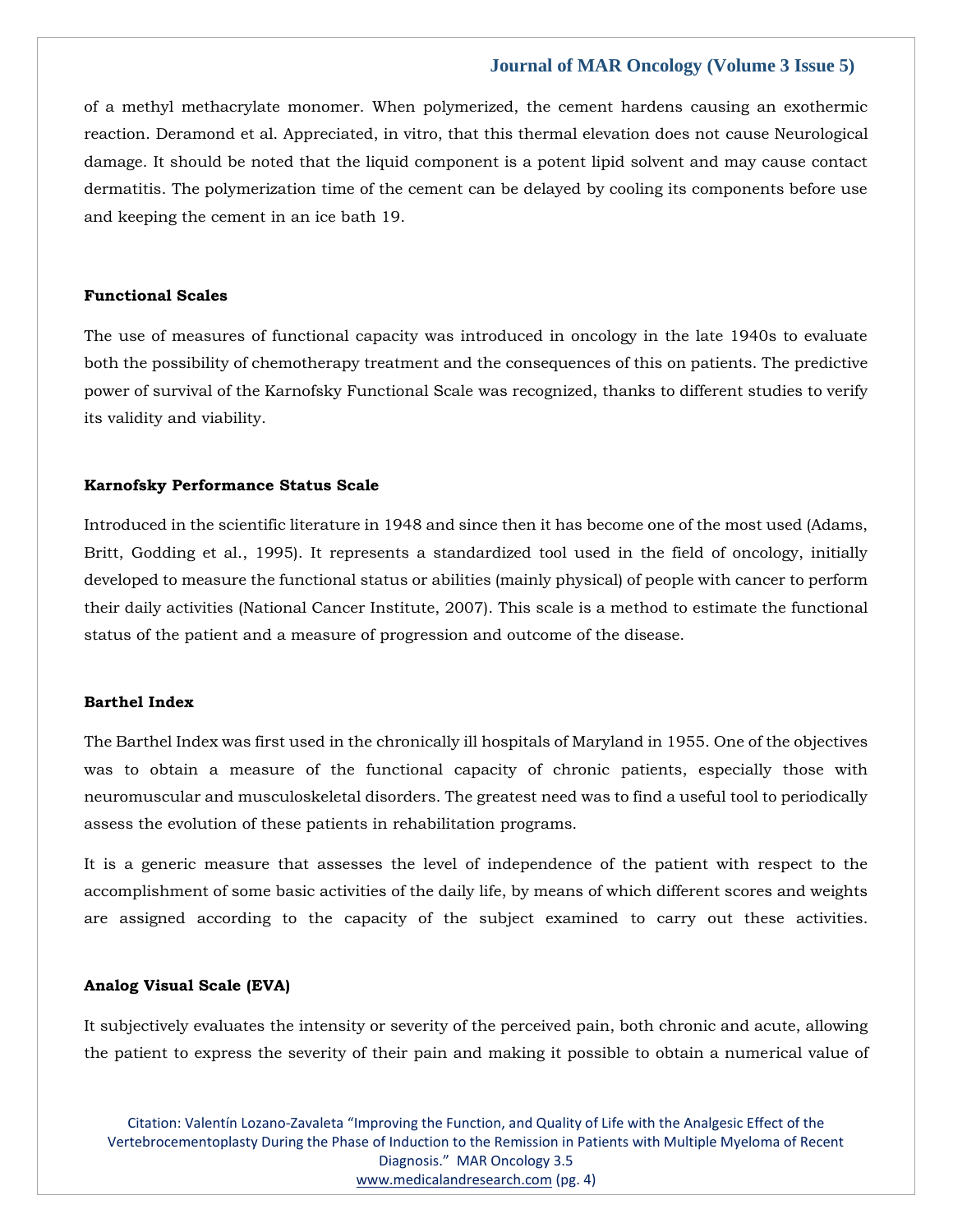the pain, where in a line of 0 to 10 cm the pain is indicated, considering To 0 as absence and to 10 cm as the worst possible pain.

#### **Likert Satisfaction Scale**

It is a type of summative scale, implemented by Likert (1932), who introduces them for the first time to measure attitudes, from techniques of measurement of the personality (Morales Vallejos, 2000). This method measures all items with the same intensity the attitude that you want to measure and it is the respondent who gives a score, usually one to five, depending on their position against the affirmation suggested by the item. The final attitude that is assigned to the respondent will be the average of the score that it gives to each of the items of the questionnaire.

# **Justification**

The increase in life expectancy worldwide leads to an increase in the probability of developing oncological diseases, as well as other chronic degenerative diseases such as osteoporosis, which can consequently cause fractures of the vertebral bodies, generating chronic pain syndromes By compromising the biomechanics of the spine.

Vertebral fractures in cancer patients are associated with high morbidity, reduction in quality of life and an increase in mortality. The increase in the requirement of opioids by these patients can be very high, due to the metastatic bone lesions, this indicates to us that the conservative treatment with opioid drugs is not effective. The decrease in efficacy may suggest a fundamental difference in the mechanisms of bone pain against inflammatory pain.

So we feel committed to helping in an early and as successful way as possible to patients with pathological disorders and established spinal injuries, properly derived from Multiple Myeloma. We propose the possibility of performing a joint and established therapy for this type of patients, with the purpose of incorporating it in a brief way to perform normal activities in their daily life, seeking greater independence of the same, therefore, we consider vertebrocementoplasty an alternative Feasible and well-founded, to treat both bone pain and pathological fractures of the vertebral bodies, which, if not treated early, can lead to fatal and irreversible damage.

Citation: Valentín Lozano-Zavaleta "Improving the Function, and Quality of Life with the Analgesic Effect of the Vertebrocementoplasty During the Phase of Induction to the Remission in Patients with Multiple Myeloma of Recent Diagnosis." MAR Oncology 3.5 [www.medicalandresearch.com](http://www.medicalandresearch.com/) (pg. 5)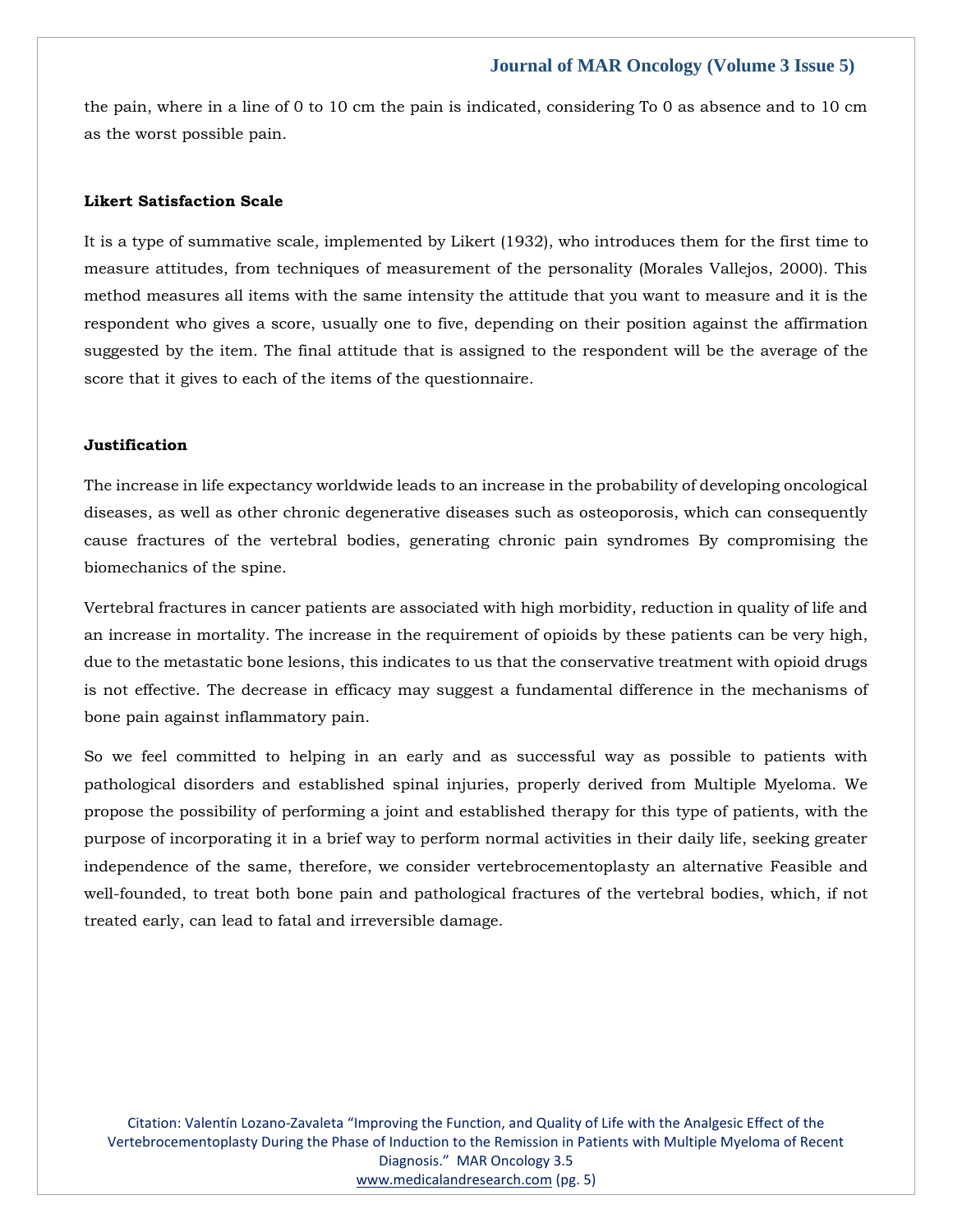# **Objectives**

#### **General**:

1. To determine the analgesic effect of patients with multiple myeloma undergoing vertebroplasty and its functional repercussion in activities of daily living in patients of the Pain Clinic Service of the National Cancer Institute from January 2004 to October 2015.

2. To determine the pain in patients submitted to vertebroplasty versus those treated with bisphosphonates and radiotherapy, according to the analogue visual scale.

3. To identify a better response regarding the functionality of patients undergoing vertebroplasty, thus incorporating them into activities of their daily life after procedure, through the Karnofsky and Barthel scales.

4. Identify better response in terms of satisfaction of patients submitted to vertebroplasty according to Likert scale.

#### **Specific**:

- To know the sociodemographic characteristics of gender and age of patients with Multiple Myeloma treated in the Pain Clinic.

- To identify the frequency of pathological fracture in patients with multiple myeloma undergoing vertebroplasty.

#### **Variables:**

Variable Type Description Units

Quantitative clinical file Number assigned to each patient in a personalized way

Clinical stage Discrete qualitative Correlates the progression of the disease to other organs or system I

II, III

Diagnosis Algologic Qualitative discrete Syndromic pain diagnosis according to its etiopathogenesis and location Type of pain:

- Somatic
- Neuropathic
- Bone pain

Citation: Valentín Lozano-Zavaleta "Improving the Function, and Quality of Life with the Analgesic Effect of the Vertebrocementoplasty During the Phase of Induction to the Remission in Patients with Multiple Myeloma of Recent Diagnosis." MAR Oncology 3.5 [www.medicalandresearch.com](http://www.medicalandresearch.com/) (pg. 6)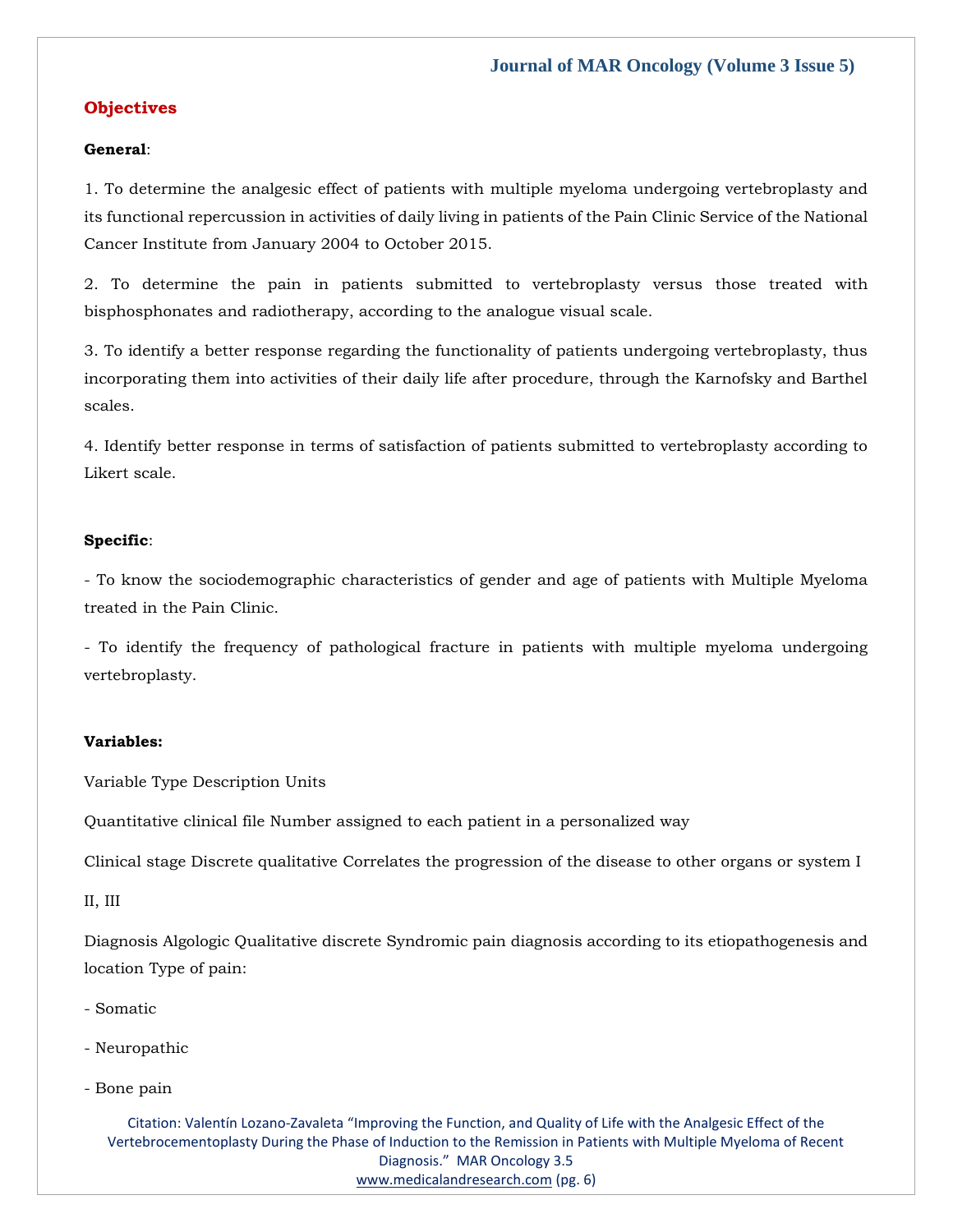Date of diagnosis of the disease Quantitative continuous Reported in record as date of the oncological diagnosis Expressed in: day, month and year

### **Gender**

Qualitative nominal

# **To define gender of the patient**

- Female
- Male
- Discrete Quantitative Age Given by patient's age Years
- Date of first visit to pain clinic Continuous quantitative Date patient visits at clinic of pain clinic for the first time Expressed in: day, month and year
- Clinical treatment of MM Nominal Qualitative Related to drugs and other therapies to preserve bone architecture QT: Chemotherapy
- RT: Radiotherapy
- **Bisphosphonates**

Types of injuries Qualitative nominal Referring to the types of lesions in bone tissue in patients with Multiple Myeloma Líticas

#### **Blast**

Magnetic Resonance Dichotomous Qualitative Column Image study performed on patients with MM to confirm the presence of bone lesions If performed

# **Unrealized**

Pathological fracture Qualitative dichotomous To confirm the commitment of spinal injury as a factor causing functional limitation in patients With fracture

#### **No fracture**

Impossibility of ambulation Qualitative dichotomous Determines whether patients with MM retain the ability to wander If wandering

#### **Does not roam**

Bone pain Dichotomous Qualitative Patient-related symptom of involvement of bone tissue in the spine With Bone Pain

Citation: Valentín Lozano-Zavaleta "Improving the Function, and Quality of Life with the Analgesic Effect of the Vertebrocementoplasty During the Phase of Induction to the Remission in Patients with Multiple Myeloma of Recent Diagnosis." MAR Oncology 3.5 [www.medicalandresearch.com](http://www.medicalandresearch.com/) (pg. 7)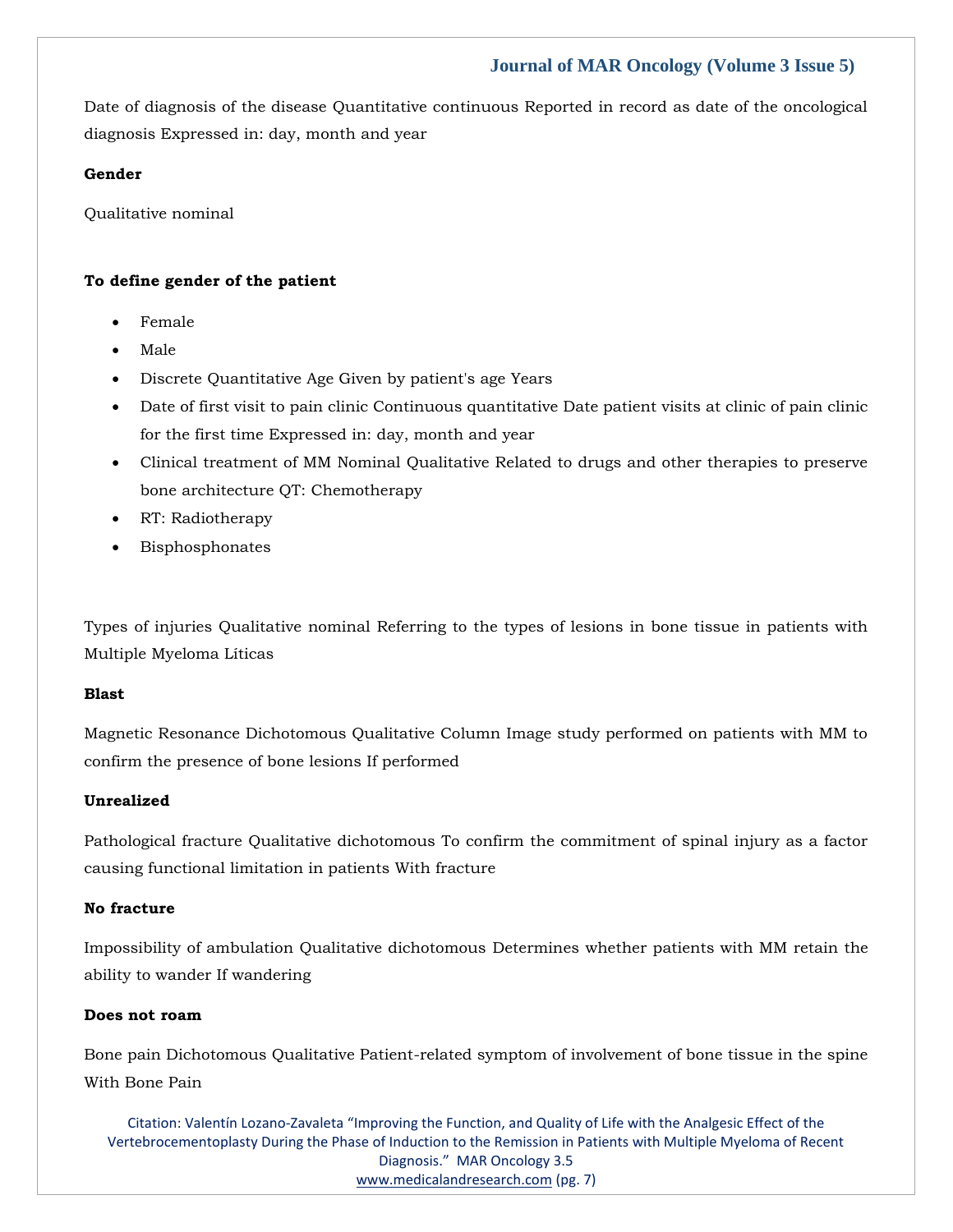#### **No bone pain**

Clinical treatment of pain Qualitative nominal Related to drugs selected for pain management and interventional therapy Pharmacological:

- Bisphosphonates

#### **Interventionist:**

-Vertebrocementoplasty

EVA Quantitative continuous Visual Analog Scale: used at the first consultation and consultation after the performance of vertebrocementoplasty in the clinic of pain, to obtain a numerical value on the intensity of pain expressed by the patient Scale from 0 (absence of pain) to 10 (Severe, unbearable pain)

Karnofsky scale Continuous quantitative Scale of functionality in cancer patients Values from 0 to 100, increase in tenths.

 $0 = \text{Death}$ 

 $100 = \text{Normal}$ 

Barthel Index Quantitative Continuous Generic measure that assesses the level of independence of the patient for activities of daily living Values from 0 to 100 points.

Self-employed: 100

Partial dependence: 71-99

Moderate dependency: 51-70

Severe dependence: 31-50

Great dependence: 0-30

Likert Scale Continuous quantitative Scale of satisfaction, employed after treatment of vertebroplasty 5 = Completely satisfied

- 4 = Fairly satisfied
- 3 = Neither satisfied nor dissatisfied
- $2$  = Not satisfied
- 1 = Totally dissatisfied

Citation: Valentín Lozano-Zavaleta "Improving the Function, and Quality of Life with the Analgesic Effect of the Vertebrocementoplasty During the Phase of Induction to the Remission in Patients with Multiple Myeloma of Recent Diagnosis." MAR Oncology 3.5 [www.medicalandresearch.com](http://www.medicalandresearch.com/) (pg. 8)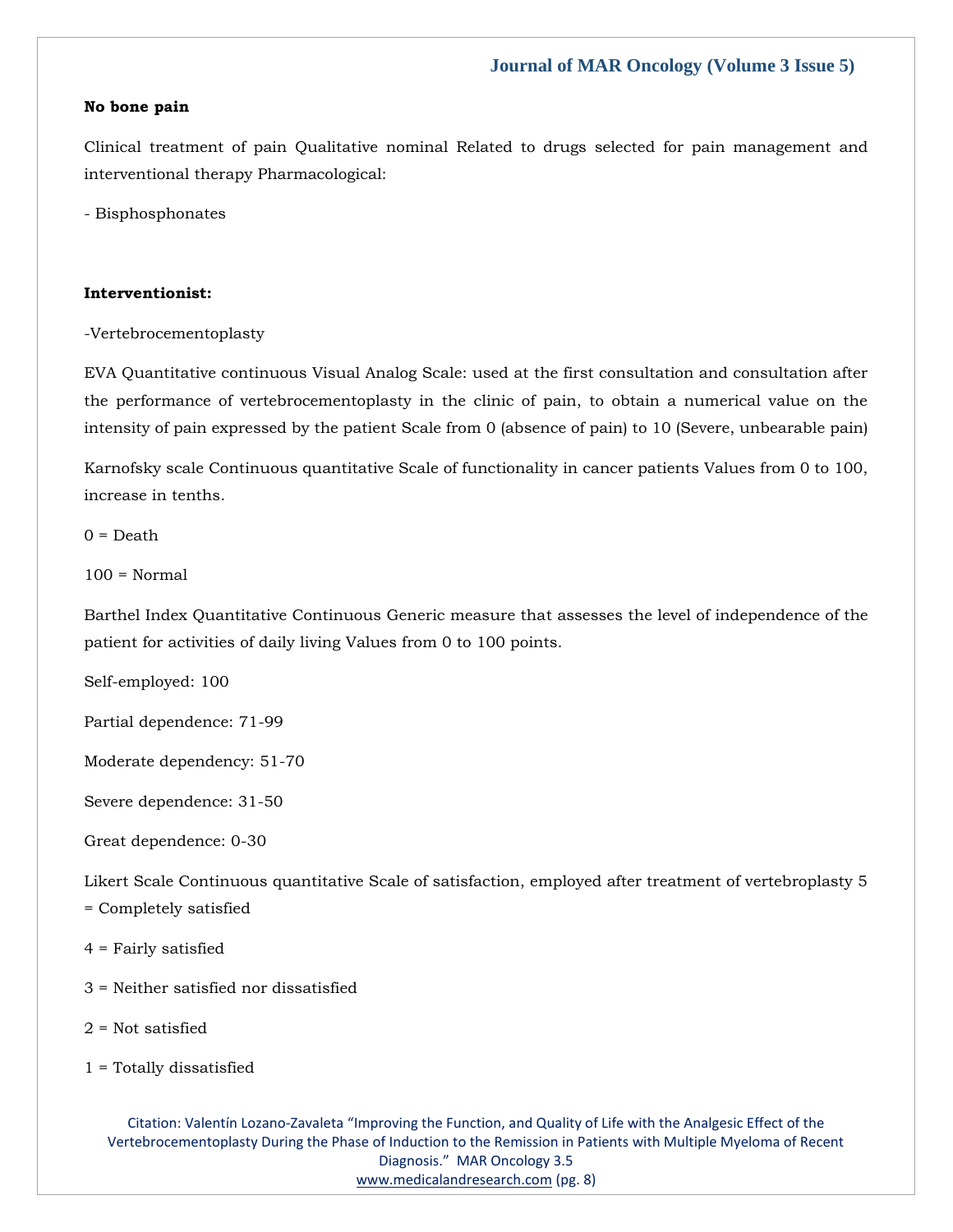# **Methodological Design**

#### 1.Type of study

Retrospective, cross-sectional study.

2. Universe and Sample

The universe is constituted by 119 cases reported with the diagnosis of Multiple Myeloma, consulted in the Pain Clinic during the period from January 2004 to October 2015, of which 64 patients underwent vertebrocementoplasty.

The total available will be taken as a sample.

# **Selection Criteria**

#### **A) Exclusion criteria**

Patients undergoing spinal surgery within one year.

Patients who do not have a diagnosis of Multiple Myeloma.

Patients received prior to January 2004.

#### **B) Criteria for inclusion**

Any patient with a diagnosis of Multiple Myeloma.

Patients receiving bisphosphonate therapy, radiation therapy.

Patients with and without bone pain who belong to the Pain Clinic service.

Patients with studies that certify lytic type bone lesions and are potential candidates for vertebrocementoplasty.

#### **Instrument Data Collection**

A data sheet from the Multiple Myeloma Clinic database was used to collect data from patients with this diagnosis and receive care at the INCAN Pain Clinic in the period of January 2004 to October 2015. In addition to gathering and verifying information with data sent by our official network of the National Institute of Cancerology (INCANET), reviewing each file to cross-check information and obtain solid and reliable data.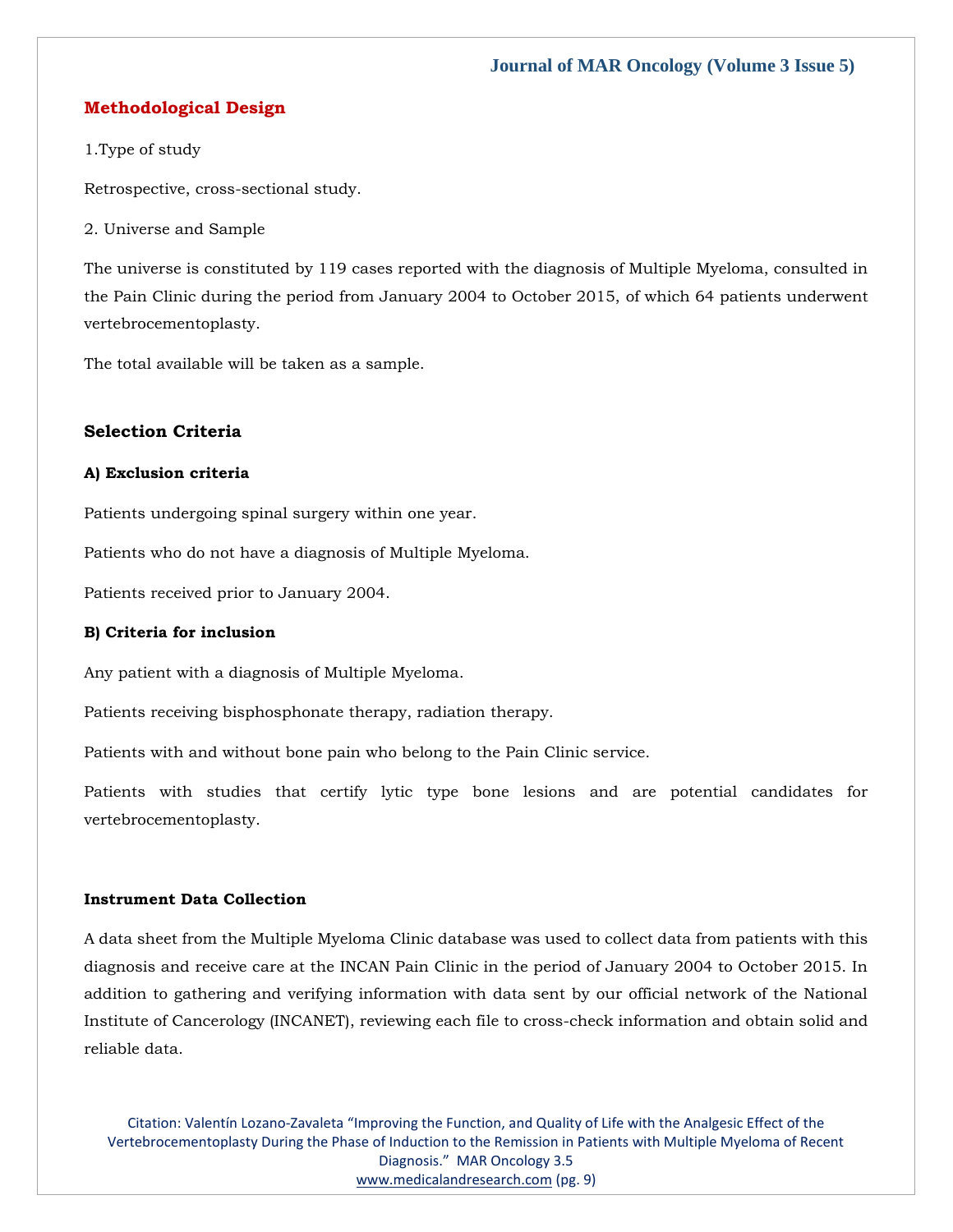#### **Procedure Data Collection**

We proceed to capture data in Excel and later in IBM SPSS 21.0 statistical tabulation system for data analysis.

#### **Plan Of Tabulation and Analysis**

The results were summarized as odds ratio (OR) and their respective 95% confidence intervals (CI). The data of all the patients were inserted in an electronic sheet using the program SPSS 21.0 for the statistical analysis. In all cases, a p value <0.05 was considered statistically significant.

#### **Results**

We reviewed 126 records of patients diagnosed with Multiple Myeloma, of which 119 patients were referred to the pain clinic, who also met the inclusion and exclusion criteria, for evaluation and management. These patients had a mean age of 59  $(± 12.63)$  years, with a minimum age of 28 years and a maximum of 87 years. Regarding gender, 54.6% (65) were male and 45.4% (54) were female. (Table 1)

| Gender       | <b>Frequency</b> | Percentage |
|--------------|------------------|------------|
| Female       | 54               | 45.4       |
| Male         | 65               | 54.6       |
| <b>TOTAL</b> | 119              | 100        |

**Table 1.** Relationship by gender in patients with multiple myeloma treated in pain clinic

Patients with multiple myeloma belonged to different states of the country, including Mexico City (43.1%), Mexico (21.9%), Mexico (21.9%), Puebla (11.8%) and Michoacán 7), among others. (Table 2)

| <b>Status</b>    | Frequency | Percentage |
|------------------|-----------|------------|
| Chiapas          |           | 1,7        |
| Cohuila          |           | 0,8        |
| Federal District | 43        | 36,1       |
| Mexico state     | 21        | 16,9       |
| Guanajuato       | 3         | 2,4        |

Citation: Valentín Lozano-Zavaleta "Improving the Function, and Quality of Life with the Analgesic Effect of the Vertebrocementoplasty During the Phase of Induction to the Remission in Patients with Multiple Myeloma of Recent Diagnosis." MAR Oncology 3.5

[www.medicalandresearch.com](http://www.medicalandresearch.com/) (pg. 10)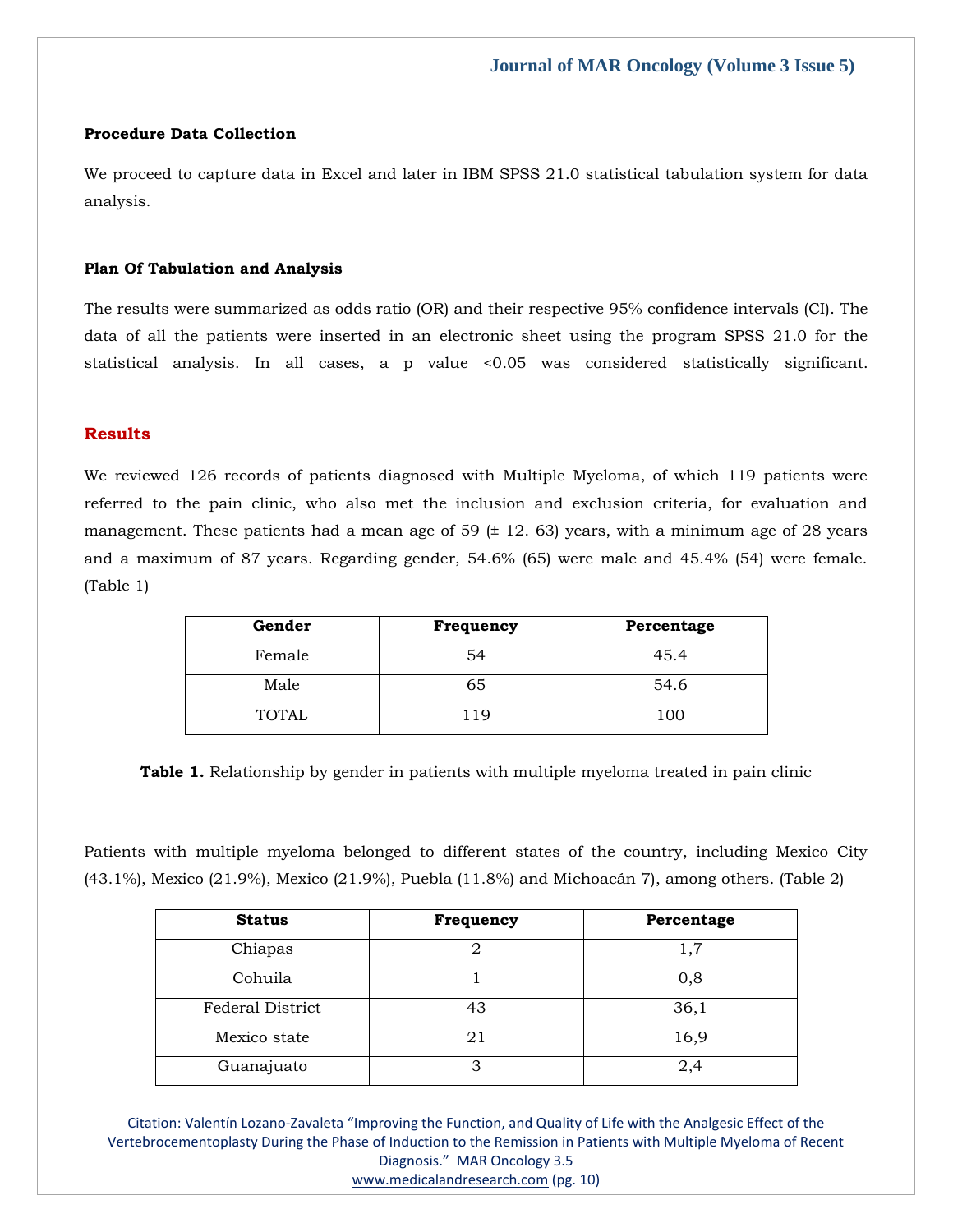| Guerrero        | $\overline{4}$ | 3,4  |
|-----------------|----------------|------|
| Hidalgo         |                | 0,8  |
| Jalisco         |                | 0,8  |
| Michoacan       | $\overline{7}$ | 5,9  |
| Morelos         | 3              | 2,5  |
| Oaxaca          | 8              | 6,7  |
| Puebla          | 14             | 11,8 |
| San Luis Potosi | 1              | 0,8  |
| Tlaxcala        | $\overline{2}$ | 1,7  |
| Veracruz        | 5              | 4,2  |
| Zacatecas       | $\overline{2}$ | 1,7  |
| <b>TOTAL</b>    | 119            | 100  |
|                 |                |      |

**Table 2.** Relationship of patients with Multiple Myeloma seen at the Pain Clinic

88% (104) of the patients reported as main symptom bone pain, of the 279/5000

While 79% (94) had significant data on pathological fracture and vertebral collapse. Of the group of patients, 26.9% (32) presented difficulty or impossibility for ambulation. (Table 2)

# Table 2. Impossibility to walk

All patients with a diagnosis of Multiple Myeloma had spine imaging studies, regardless of whether or not they had bone pain. The data obtained indicated that the study of choice was spinal magnetic resonance, in 93.3% (111) of the patients, and 6.7% (8) had simple x-ray, or in the absence of computed tomography of the spine. (Table 3).

|              | Frequency | Percentage |
|--------------|-----------|------------|
| Valid NO     |           | 6.7        |
| נכ           |           | 93.3       |
| <b>TOTAL</b> | 19        | 100.0      |

**Table 3.** Patients with imaging study: Magnetic Resonance of Spine

Citation: Valentín Lozano-Zavaleta "Improving the Function, and Quality of Life with the Analgesic Effect of the Vertebrocementoplasty During the Phase of Induction to the Remission in Patients with Multiple Myeloma of Recent Diagnosis." MAR Oncology 3.5 [www.medicalandresearch.com](http://www.medicalandresearch.com/) (pg. 11)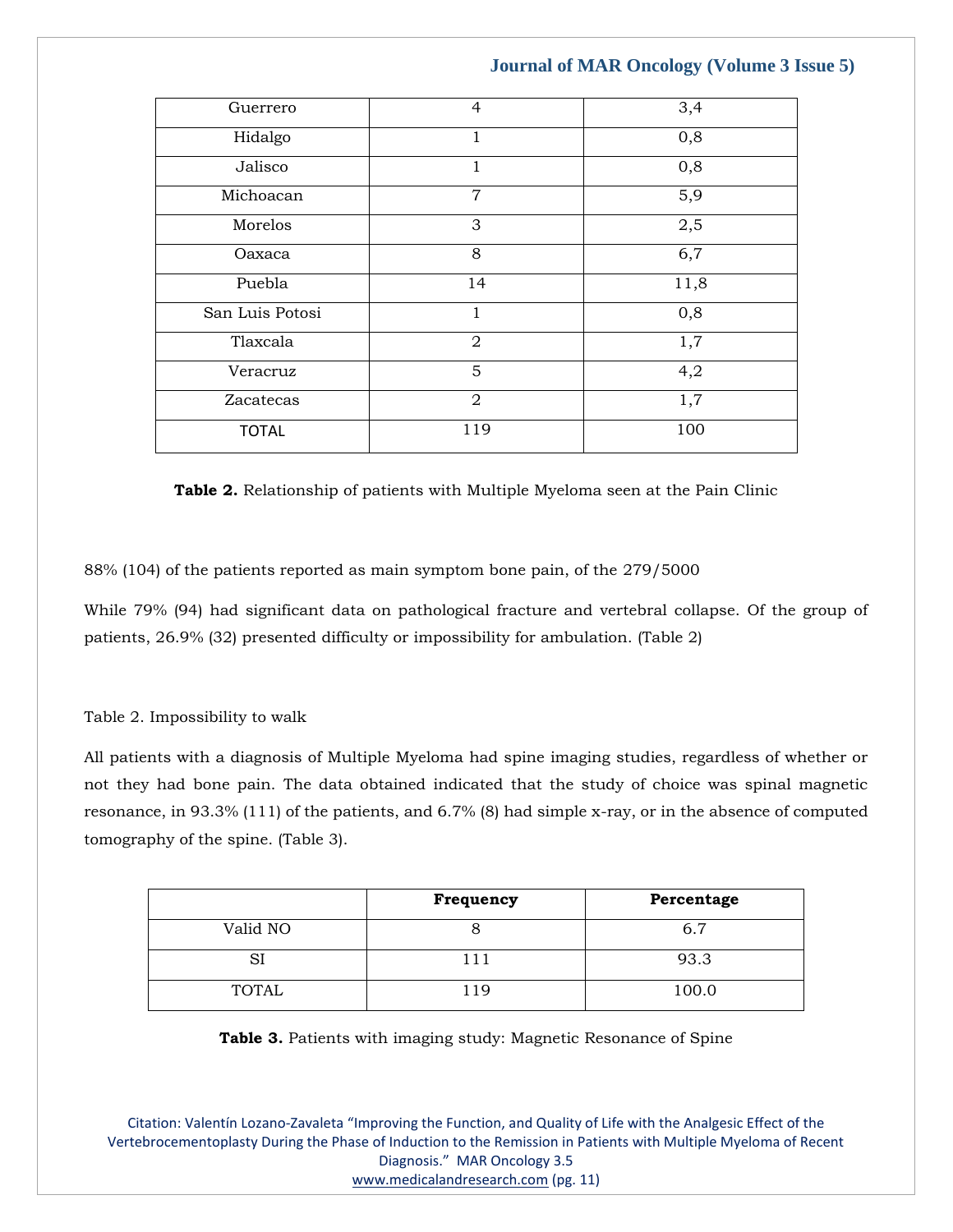Of all patients, 21% (25) had no pathological fracture in the spine, while the remaining 79% (94) presented fracture data. (Table 4)

|              | Frequency | Percentage |
|--------------|-----------|------------|
| Valid NO     | 25        | 21.0       |
|              | 94        | 79.0       |
| <b>TOTAL</b> | - 1 Q     | 100.0      |

**Table 4**. Presence of pathological fracture in the vertebral column

Of the total number of patients with myeloma treated by our service in the period of eleven years (January 2004 to October 2015), 114 (96%) received radiotherapy indicated by hematology service complying with their established treatment protocol; In addition to the use of bisphosphonates, used in 99% (118) of the patients. A total of 54% (64) of the patients were candidates and submitted to vertebroplasty, while the remaining 46% (55) were not submitted to it. (Figures 1 and 2).

**Graph 1.** Treatment provided to patients of the Pain Clinic with diagnosis of Multiple Myeloma

The relationship obtained according to the Visual Analog Scale (EVA) of patients submitted to vertebroplasty was expressed in two stages, prior to and subsequent to the procedure. Prior to vertebroplasty, 67% of patients had an EVA greater than 4 points (moderate to severe pain). Significant change in outcome after the procedure reported that 92% of patients achieved significant pain relief, with VAS less than 4 points (mild pain). Graph 3.

**Graph 3.** Relationship of Visual Analog Scale in patients submitted to Vertebro plasty

At the post-vertebroplasty review visit, the Likert Satisfaction Scale, which yielded satisfactory results, was applied to each patient, expressing that 51% (33) of the patients reported being completely satisfied with the procedure, 42% (27) patients Fairly satisfied, and 7% (4) patients report a neutral or indifferent stance, since they do not indicate improvement or increase of pain. Graph 6.

**Graph 6**. Satisfaction Scale LIKERT applied in the first consultation after Vertebroplasty

Citation: Valentín Lozano-Zavaleta "Improving the Function, and Quality of Life with the Analgesic Effect of the Vertebrocementoplasty During the Phase of Induction to the Remission in Patients with Multiple Myeloma of Recent Diagnosis." MAR Oncology 3.5 [www.medicalandresearch.com](http://www.medicalandresearch.com/) (pg. 12)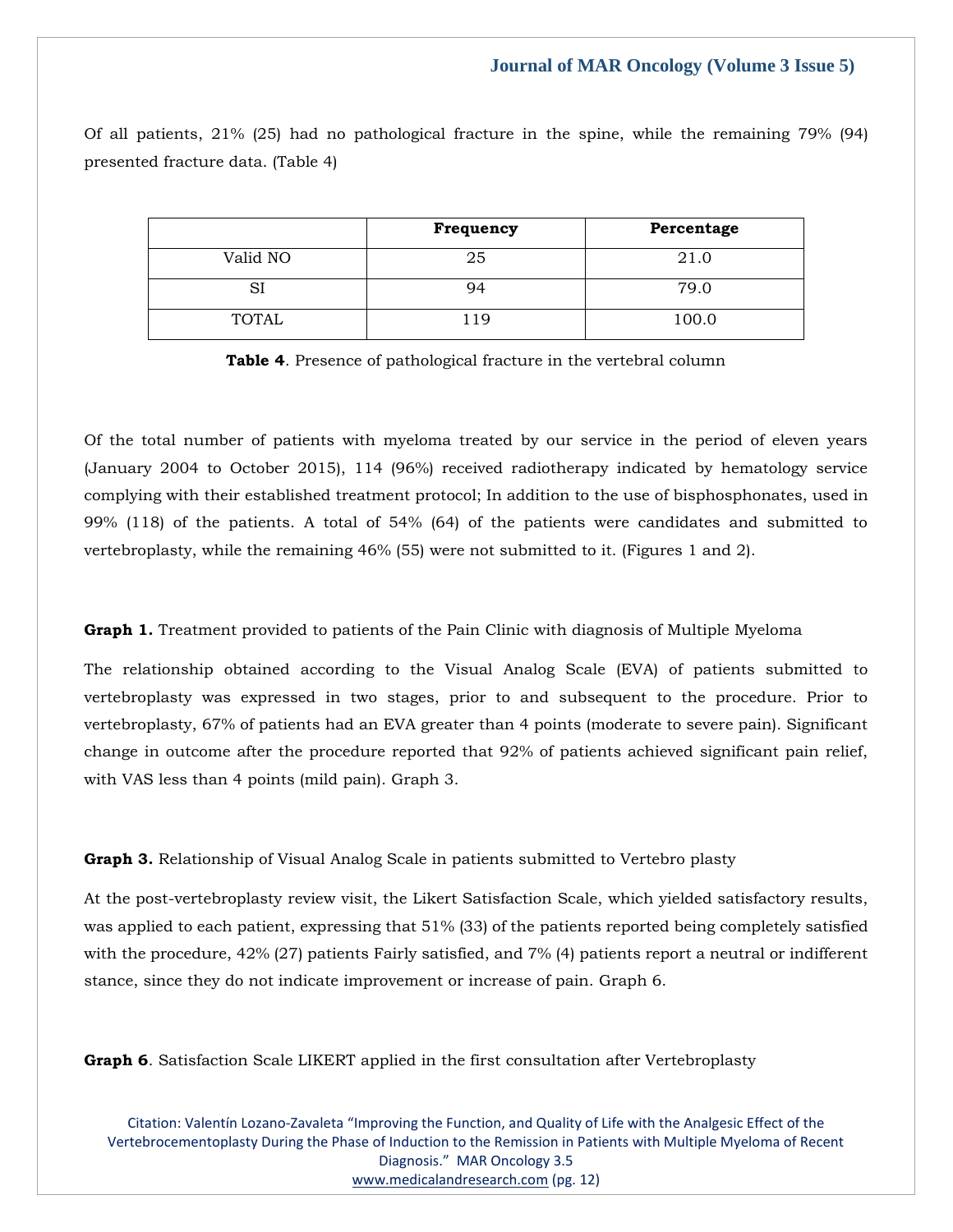#### **Discussion**

Multiple myeloma is a hematological neoplasm consisting of the clonal proliferation of plasma cells, usually producing immunoglobulins. It represents approximately 1% of all cancers and 10% of the haematological type. Therefore, it has become more important in its diagnosis and early multidisciplinary management. According to the study carried out in patients of the Pain Clinic with the diagnosis of Multiple Myeloma in the eleven-year period (January 2004 to October 2015), we found that 94% of the patients with this diagnosis were referred by the hematology service, For an assessment and joint management in favor of the patient almost immediately. It is important to note that vertebral injuries in this type of patients constitute a considerable proportion of the total vertebral body compression fractures, which is why it is important not to fall into a subclinical spectrum, allowing them to progress gradually, leading to complications that could Be irreversible.

We can also point out that 88% of the patients consulted in our service presented bone pain in the axial axis or vertebral column, whose symptom had repercussions on the patient's functionality, where 27% of them presented an impossibility for ambulation, limitation in their Daily activities of life, such as bathing, eating, dressing, etc.

According to the demographic data found, 53% of the patients with multiple myeloma treated at the pain clinic belong to the Federal District and State of Mexico, the remaining 47% are transferred from the interior of the country to receive multidisciplinary treatment at our center. Patients with a mean age of 59 years, correlated with the median age of 62 years exposed according to the Mexican Diagnostic Guide of MM 2009, of which 55% are male, and the remaining 45% are female.

Vertebral destructive processes lead to mechanical alterations of the spine, neurological disorders of the spinal compression type, equine tail syndrome or nerve root lesions. Percutaneous procedures of vertebroplasty and kyphoplasty are safe, especially when using imaging techniques such as fluoroscopy or techniques guided by tomography. The incidence of complications is very low, the literature reports a small number of methylmetacrylate leaks that are asymptomatic and are not detected by fluoroscopy23. In our study we found that 93% of the patients had Magnetic Resonance of Spine, as an image study of choice before confirmation of the diagnosis or suspected fracture or vertebral compromise, which was confirmed in 79% of the cases attended.

The high morbidity and mortality associated with compressive vertebral fractures has led to the development of minimally invasive techniques for its management. This is why the hematology service of our institute seeks early management of these patients, both in their diagnosis and in the beginning of treatment of choice to treat oncological pathology, as well as the initiation of bisphosphonates and radiotherapy to treat Bone pathology, which is confirmed by the data obtained, which reflect that 99% of the patients have bisphosphonate therapy at the time of being captured by the Pain Clinic Service.

Citation: Valentín Lozano-Zavaleta "Improving the Function, and Quality of Life with the Analgesic Effect of the Vertebrocementoplasty During the Phase of Induction to the Remission in Patients with Multiple Myeloma of Recent Diagnosis." MAR Oncology 3.5 [www.medicalandresearch.com](http://www.medicalandresearch.com/) (pg. 13)